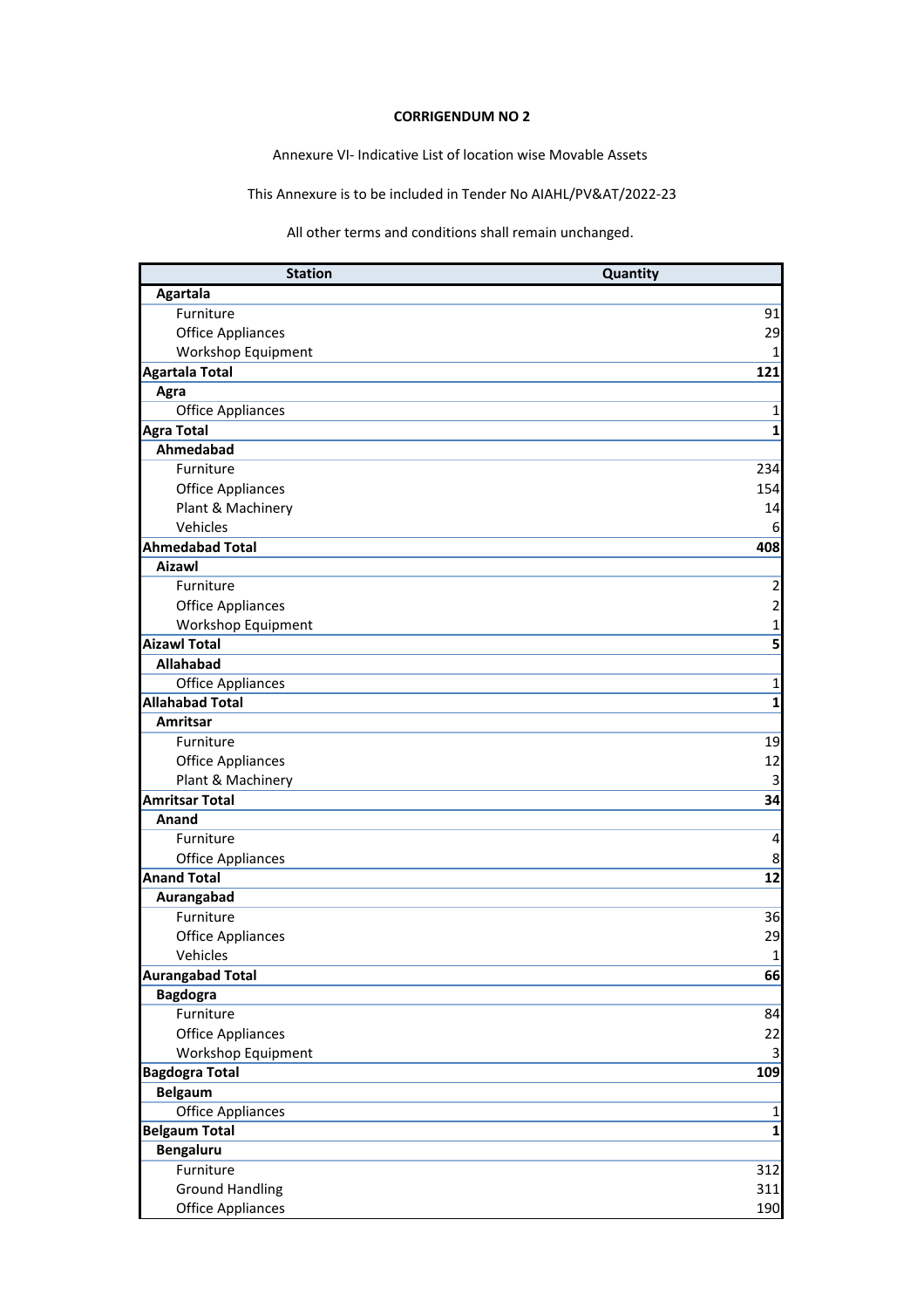| Plant & Machinery        | 35           |
|--------------------------|--------------|
| Vehicles                 | 8            |
| Workshop Equipment       | 2            |
| <b>Bengaluru Total</b>   | 858          |
| <b>Bhatinda</b>          |              |
| Furniture                | 10           |
| <b>Bhatinda Total</b>    | 10           |
| <b>Bhavnagar</b>         |              |
| <b>Office Appliances</b> | 5            |
| Vehicles                 | 1            |
| <b>Bhavnagar Total</b>   | 6            |
| <b>Bhopal</b>            |              |
| Furniture                | 10           |
| <b>Office Appliances</b> | 10           |
| Plant & Machinery        | 1            |
| <b>Bhopal Total</b>      | 21           |
| <b>Bhubaneswar</b>       |              |
| Furniture                | 139          |
| <b>Ground Handling</b>   | 1            |
| <b>Office Appliances</b> | 30           |
| Workshop Equipment       | 5            |
| <b>Bhubaneswar Total</b> | 175          |
| <b>Bhuj</b>              |              |
| <b>Office Appliances</b> | 5            |
| Vehicles                 | 1            |
| <b>Bhuj Total</b>        | 6            |
| Chandigarh               |              |
| Furniture                | 10           |
| <b>Office Appliances</b> | 11           |
| Plant & Machinery        | 2            |
| <b>Chandigarh Total</b>  | 23           |
| Chennai                  |              |
| Furniture                | 1067         |
| <b>Ground Handling</b>   | 215          |
| <b>Office Appliances</b> | 1235         |
| Plant & Machinery        | 299          |
| Vehicles                 | 69           |
| Workshop Equipment       | 11           |
| <b>Chennai Total</b>     | 2896         |
| Coimbatore               |              |
| Furniture                | 22           |
| <b>Ground Handling</b>   | $\mathbf{1}$ |
| <b>Office Appliances</b> | 30           |
| Plant & Machinery        | 2            |
| Vehicles                 | 3            |
| <b>Coimbatore Total</b>  | 58           |
| <b>Darjeeling</b>        |              |
| Furniture                | 36           |
| <b>Office Appliances</b> | 6            |
| <b>Darjeeling Total</b>  | 42           |
| <b>Dehradun</b>          |              |
| <b>Office Appliances</b> | $\mathbf{1}$ |
| <b>Dehradun Total</b>    | $\mathbf{1}$ |
| <b>Delhi</b>             |              |
| Furniture                | 4379         |
| <b>Ground Handling</b>   | 889          |
| <b>Office Appliances</b> | 5945         |
| Plant & Machinery        | 412          |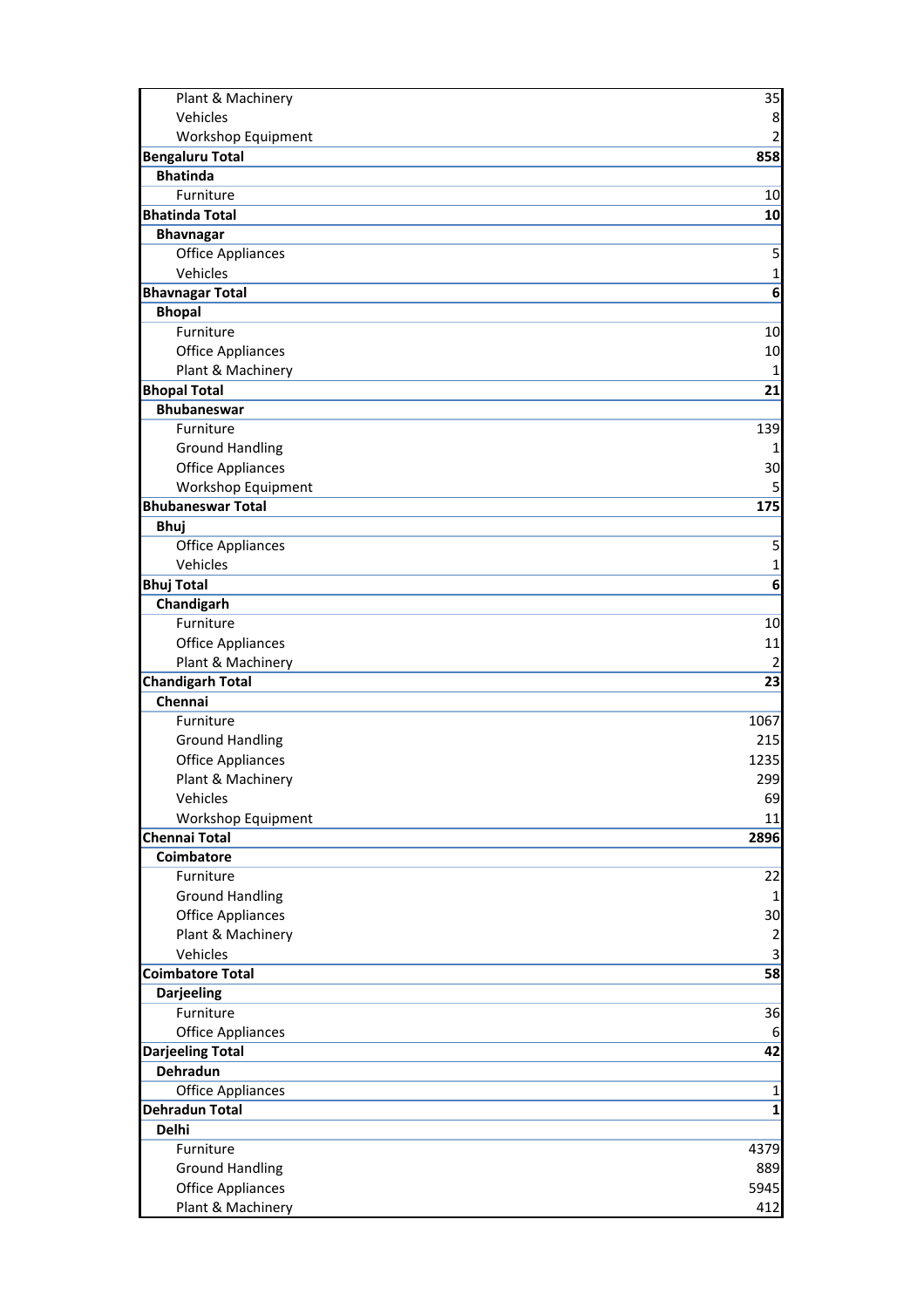| Vehicles                           | 64                |
|------------------------------------|-------------------|
| Workshop Equipment                 | 58                |
| <b>Delhi Total</b>                 | 11747             |
| <b>Dharamshala</b>                 |                   |
| <b>Office Appliances</b>           | 1                 |
| <b>Dharamshala Total</b>           | 1                 |
| Dibrugarh                          |                   |
| Furniture                          | 30                |
| <b>Office Appliances</b>           | 17                |
| Workshop Equipment                 | 4                 |
| <b>Dibrugarh Total</b>             | 51                |
| <b>Dimapur</b>                     |                   |
| Furniture                          | 53                |
| <b>Office Appliances</b>           | 23                |
| Workshop Equipment                 | 1                 |
| <b>Dimapur Total</b>               | 77                |
| Diu                                |                   |
| <b>Office Appliances</b>           | 1                 |
| <b>Diu Total</b>                   | 1                 |
| Gaya                               |                   |
| Furniture                          | 10                |
| <b>Office Appliances</b>           | 4                 |
| <b>Gaya Total</b>                  | 14                |
| Goa                                |                   |
| Furniture                          | 181               |
| <b>Office Appliances</b>           | 76                |
| Plant & Machinery                  | 9                 |
| Vehicles                           | 3                 |
| <b>Goa Total</b>                   | 269               |
| Gorakhpur                          |                   |
| Plant & Machinery                  | 1<br>$\mathbf{1}$ |
| <b>Gorakhpur Total</b><br>Guwahati |                   |
| Furniture                          | 217               |
| <b>Office Appliances</b>           | 42                |
| Plant & Machinery                  | $\overline{2}$    |
| Workshop Equipment                 | $\mathbf{1}$      |
| Guwahati Total                     | 262               |
| Hubbali                            |                   |
| <b>Office Appliances</b>           | 1                 |
| <b>Hubbali Total</b>               | $\mathbf{1}$      |
| Hyderabad                          |                   |
| Furniture                          | 2612              |
| <b>Ground Handling</b>             | 140               |
| <b>Office Appliances</b>           | 1536              |
| Plant & Machinery                  | 29                |
| Vehicles                           | 17                |
| Workshop Equipment                 | 280               |
| <b>Hyderabad Total</b>             | 4614              |
| Imphal                             |                   |
| Furniture                          | 123               |
| <b>Office Appliances</b>           | 16                |
| Workshop Equipment                 | 6                 |
| <b>Imphal Total</b>                | 145               |
| Indore                             |                   |
| Furniture                          | 38                |
| <b>Office Appliances</b>           | 23                |
| Vehicles                           | $\mathbf{2}$      |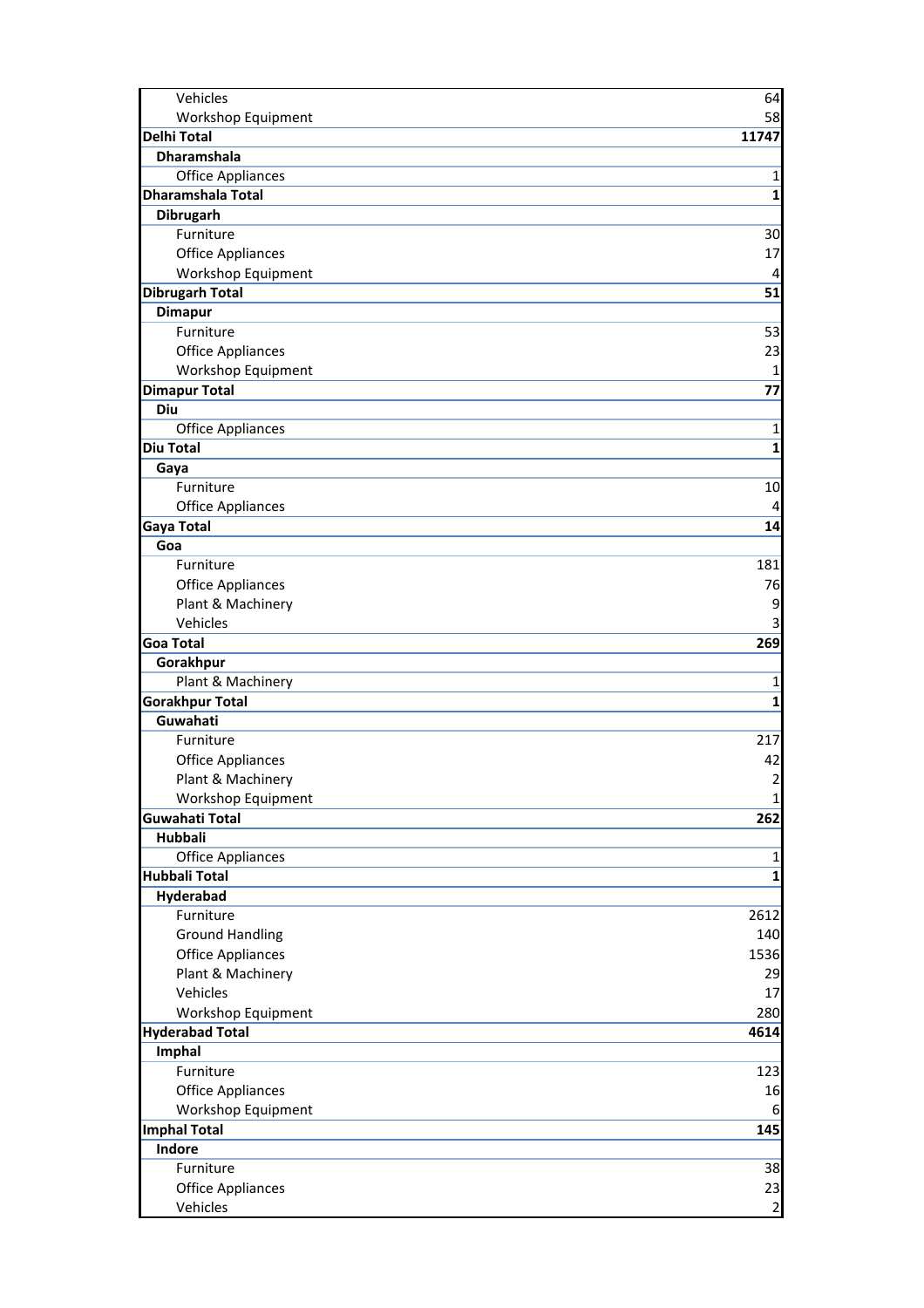| <b>Indore Total</b>      | 63                           |
|--------------------------|------------------------------|
| Jabalpur                 |                              |
| <b>Office Appliances</b> | $\overline{\mathbf{c}}$      |
| <b>Jabalpur Total</b>    | $\overline{2}$               |
| Jaipur                   |                              |
| Furniture                | 5                            |
| <b>Office Appliances</b> | 8                            |
| Plant & Machinery        | 1                            |
| <b>Jaipur Total</b>      | 14                           |
| Jalandhar                |                              |
| Furniture                | $\mathbf 1$                  |
|                          |                              |
| <b>Office Appliances</b> | 8                            |
| Vehicles                 | 1                            |
| <b>Jalandhar Total</b>   | 10                           |
| Jammu                    |                              |
| <b>Office Appliances</b> | 6                            |
| Plant & Machinery        | 1                            |
| <b>Jammu Total</b>       | $\overline{\mathbf{z}}$      |
| Jamnagar                 |                              |
| Furniture                | 32                           |
| <b>Office Appliances</b> | 25                           |
| <b>Jamnagar Total</b>    | 57                           |
| Jamshedpur               |                              |
| Furniture                | $\overline{2}$               |
| <b>Office Appliances</b> | 1                            |
| Jamshedpur Total         | $\overline{\mathbf{3}}$      |
| Jodhpur                  |                              |
| Office Appliances        | 4                            |
| Vehicles                 |                              |
|                          | 1<br>$\overline{\mathbf{5}}$ |
| <b>Jodhpur Total</b>     |                              |
| Jorhat<br>Furniture      |                              |
|                          | 6                            |
| <b>Ground Handling</b>   | 1                            |
| <b>Office Appliances</b> | 9                            |
| Workshop Equipment       | 1                            |
| <b>Jorhat Total</b>      | 17                           |
| Kannur                   |                              |
| <b>Office Appliances</b> | 1                            |
| <b>Kannur Total</b>      | $\mathbf{1}$                 |
| Kanpur                   |                              |
| Furniture                | 16                           |
| <b>Office Appliances</b> | 6                            |
| Plant & Machinery        | 1                            |
| <b>Kanpur Total</b>      | 23                           |
| Khajuraho                |                              |
| <b>Office Appliances</b> | $\mathbf 1$                  |
| Khajuraho Total          | $\overline{\mathbf{1}}$      |
| Kochi                    |                              |
| Furniture                | 199                          |
| <b>Ground Handling</b>   | 5                            |
| <b>Office Appliances</b> | 99                           |
| Plant & Machinery        | 28                           |
| Vehicles                 | 25                           |
| <b>Kochi Total</b>       |                              |
|                          | 356                          |
| Kolkata                  |                              |
| Furniture                | 7145                         |
| <b>Ground Handling</b>   | 110                          |
| <b>Office Appliances</b> | 2644                         |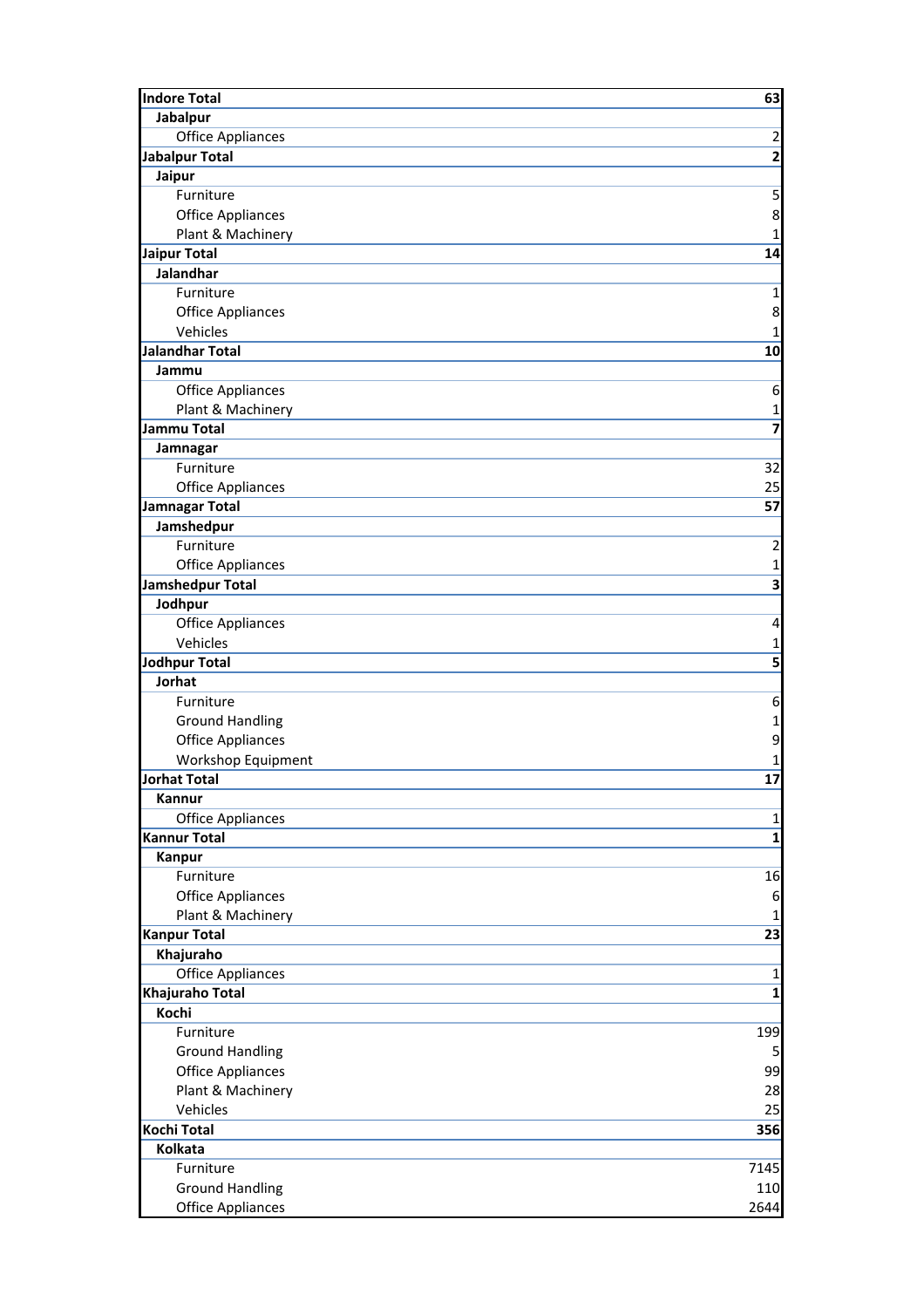| Plant & Machinery                        | 103                     |
|------------------------------------------|-------------------------|
| Vehicles                                 | 32                      |
| Workshop Equipment                       | 602                     |
| <b>Kolkata Total</b>                     | 10636                   |
| <b>Kozhikode</b>                         |                         |
| Furniture                                | 171                     |
| <b>Ground Handling</b>                   | 24                      |
| <b>Office Appliances</b>                 | 114                     |
| Plant & Machinery                        | 26                      |
| Vehicles                                 | 3                       |
| Workshop Equipment                       | 1                       |
| <b>Kozhikode Total</b>                   | 339                     |
| Leh                                      |                         |
| Furniture                                | 12                      |
| Plant & Machinery                        | 1                       |
| Vehicles                                 | 2                       |
| <b>Leh Total</b>                         | 15                      |
| Lilabari                                 |                         |
| <b>Office Appliances</b>                 | $\overline{\mathbf{c}}$ |
| Lilabari Total                           | $\overline{2}$          |
| Lucknow                                  |                         |
| Furniture                                | 26                      |
| <b>Office Appliances</b>                 | 13                      |
| Plant & Machinery                        | 3                       |
| <b>Lucknow Total</b>                     | 42                      |
| Ludhiana                                 |                         |
| Furniture                                | 10                      |
| Ludhiana Total                           | 10                      |
| Madurai                                  |                         |
| Furniture                                | $\overline{2}$          |
| <b>Office Appliances</b>                 | 15                      |
| Plant & Machinery                        | 3                       |
| Vehicles                                 | 4                       |
| <b>Madurai Total</b>                     | 24                      |
| <b>Mangalore</b>                         |                         |
| Furniture                                | $\overline{c}$          |
| <b>Ground Handling</b>                   | $\overline{2}$          |
| <b>Office Appliances</b>                 | 35                      |
| Vehicles                                 | $\overline{2}$          |
| <b>Mangalore Total</b>                   | 41                      |
| <b>Nagpur</b>                            |                         |
| Furniture                                | 39                      |
| <b>Office Appliances</b>                 | 47                      |
| Plant & Machinery<br><b>Nagpur Total</b> | 4<br>90                 |
| <b>Nanded</b>                            |                         |
| Furniture                                | 18                      |
| <b>Nanded Total</b>                      | 18                      |
| <b>Pant Nagar</b>                        |                         |
| <b>Office Appliances</b>                 | $\mathbf 1$             |
| <b>Pant Nagar Total</b>                  | $\mathbf{1}$            |
| Patna                                    |                         |
| Furniture                                | 36                      |
| <b>Ground Handling</b>                   | 3                       |
| <b>Office Appliances</b>                 | 25                      |
| Workshop Equipment                       | 4                       |
| <b>Patna Total</b>                       | 68                      |
| <b>Port Blair</b>                        |                         |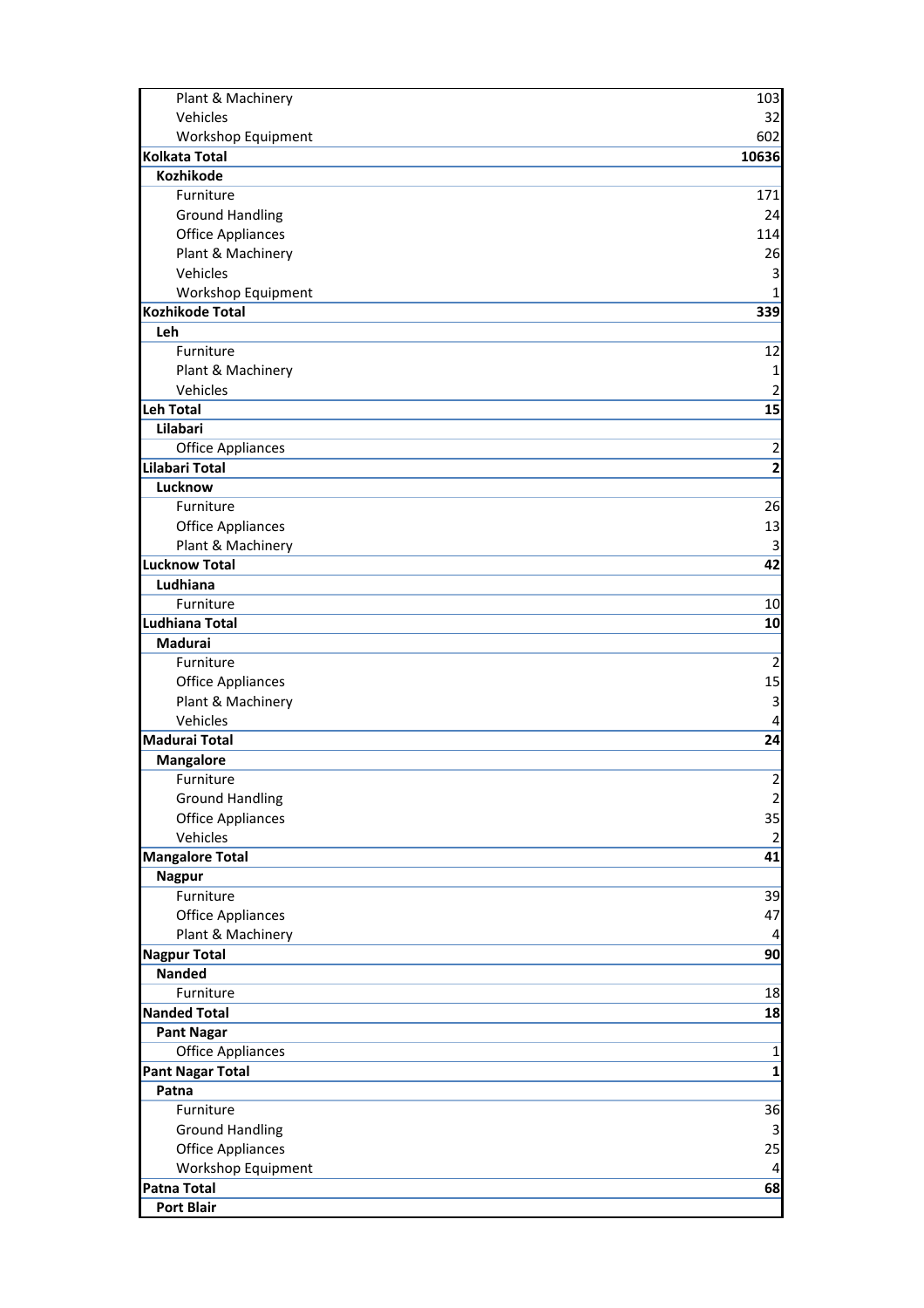| Furniture                | 108                     |
|--------------------------|-------------------------|
| <b>Office Appliances</b> | 27                      |
| <b>Port Blair Total</b>  | 135                     |
| Pune                     |                         |
| Furniture                | 167                     |
| <b>Office Appliances</b> | 90                      |
| Plant & Machinery        | 5                       |
| Vehicles                 | 1                       |
| <b>Pune Total</b>        | 263                     |
| Raipur                   |                         |
| Furniture                | $\overline{\mathbf{c}}$ |
| <b>Office Appliances</b> | 1                       |
| <b>Raipur Total</b>      | $\overline{\mathbf{3}}$ |
| Rajkot                   |                         |
| Furniture                | 21                      |
| <b>Office Appliances</b> | 25                      |
| <b>Rajkot Total</b>      | 46                      |
| Ranchi                   |                         |
| Furniture                | 83                      |
| <b>Office Appliances</b> | 28                      |
| Workshop Equipment       | 4                       |
| <b>Ranchi Total</b>      | 115                     |
| Shillong                 |                         |
| Furniture                | 14                      |
| <b>Office Appliances</b> | 2                       |
| <b>Shillong Total</b>    | 16                      |
| Shimla                   |                         |
| Furniture                | 6                       |
| <b>Office Appliances</b> | 1                       |
| <b>Shimla Total</b>      | $\overline{\mathbf{z}}$ |
| Shirdi                   |                         |
| Furniture                | 6                       |
| <b>Office Appliances</b> | 6                       |
| <b>Shirdi Total</b>      | 12                      |
| Silchar                  |                         |
| Furniture                | 95                      |
| <b>Office Appliances</b> | 18                      |
| Workshop Equipment       | $\overline{a}$          |
| <b>Silchar Total</b>     | 117                     |
| <b>Srinagar</b>          |                         |
| Furniture                | $\overline{\mathbf{c}}$ |
| <b>Office Appliances</b> | 3                       |
| Plant & Machinery        | $\overline{\mathbf{c}}$ |
| <b>Srinagar Total</b>    |                         |
| <b>Surat</b>             |                         |
| Furniture                | 24                      |
| <b>Office Appliances</b> | 9                       |
| <b>Surat Total</b>       | 33                      |
| <b>Tezpur</b>            |                         |
| Furniture                | 11                      |
| <b>Office Appliances</b> | 4                       |
| Workshop Equipment       | $\overline{2}$          |
| <b>Tezpur Total</b>      | 17                      |
| Tirupati                 |                         |
| Furniture                | 28                      |
| <b>Office Appliances</b> | 14                      |
| Vehicles                 | 1                       |
| <b>Tirupati Total</b>    | 43                      |